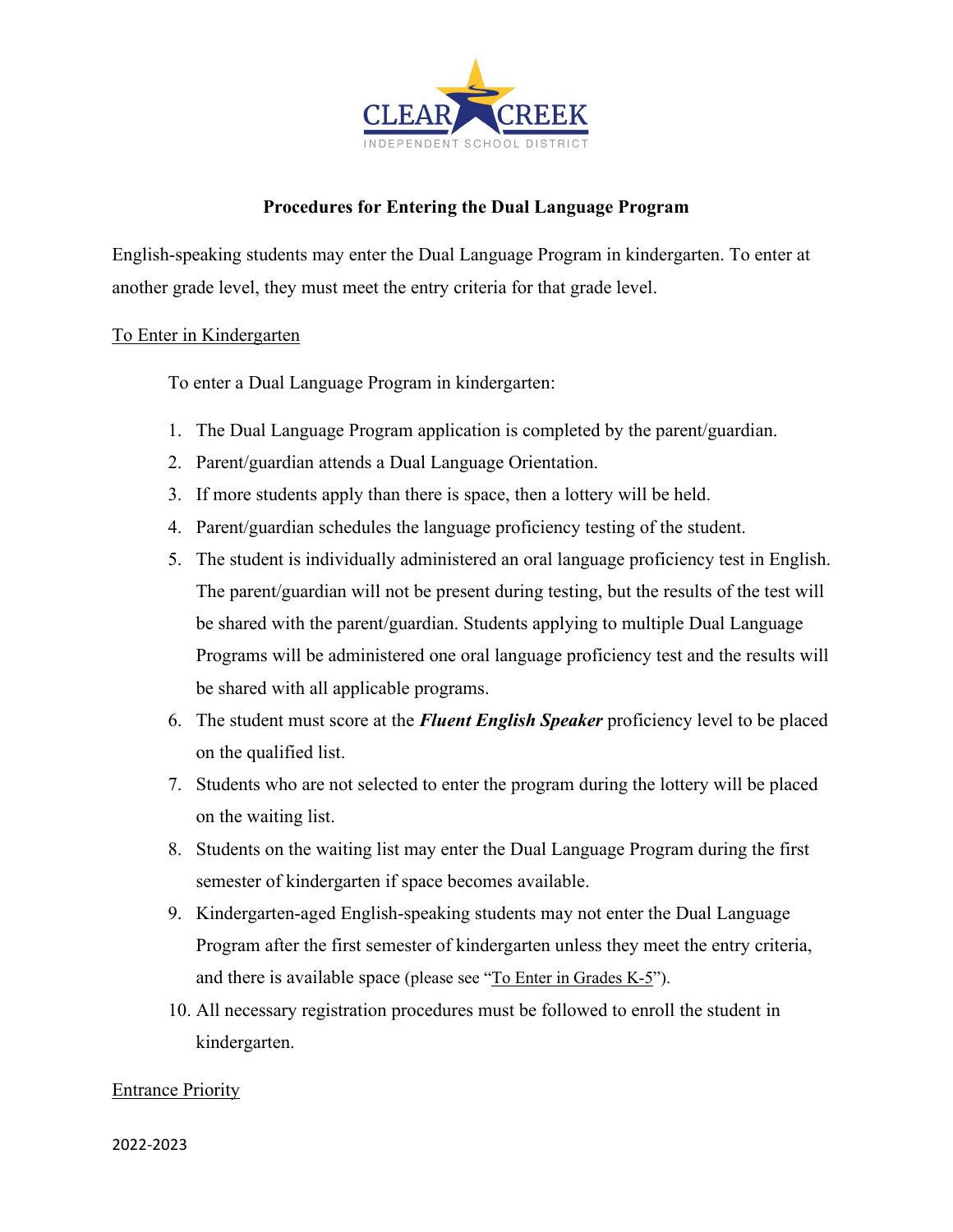

- 1. Siblings
- 2. Children of Campus Staff
- 3. Campus Zoned Students
- 4. Applicants Zoned to Other Campuses

## To Enter as a Sibling

Kindergarten-aged siblings of students enrolled in a Dual Language Program are provided automatic placement in the Dual Language Program **if** they meet the entry criteria.

# To enter as a child of a staff member who works at the campus where the Dual Language Program is offered

Kindergarten-aged children of campus staff members are provided an automatic spot in the Dual Language Program **if** they meet the entry criteria.

**The available space in the Dual Language Program in a given school year will depend on the number of siblings and students of campus staff members who apply and meet the entrance criteria.** 

# To Enter in Grades K-5

English-speaking students may be considered for entry after the beginning of the school year or re-entry into the program if they meet the following criteria, on a space available basis.

- 1. The student will be administered an oral language proficiency test in Spanish. The student must score at the specified level to enter/re-enter the Dual Language Program (see next page).
- 2. The student will be administered a reading assessment. The student must score at a level commensurate with district grade level expectations for the specified time of the school year.